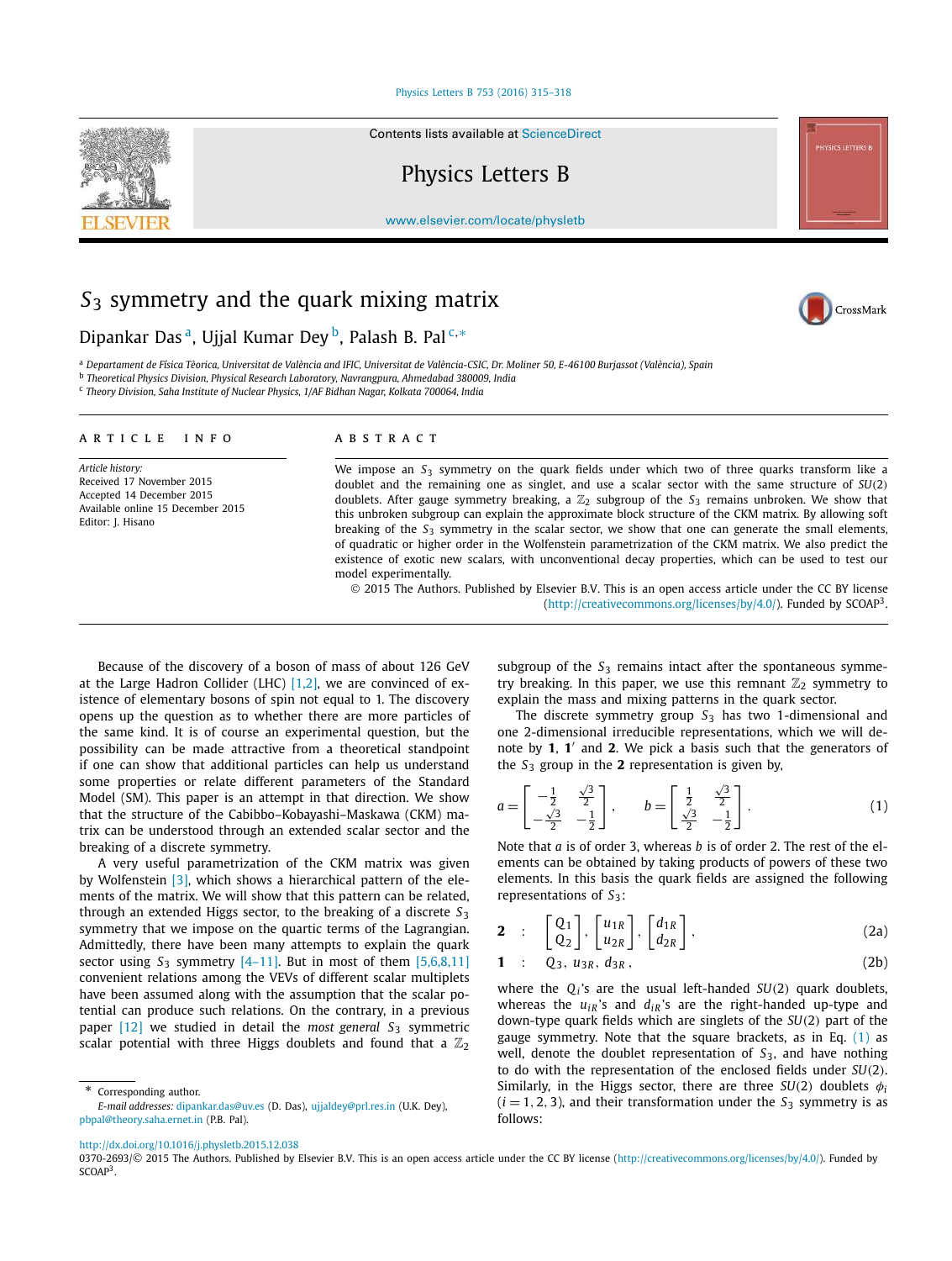$$
\mathbf{2}: \begin{bmatrix} \phi_1 \\ \phi_2 \end{bmatrix} \equiv \Phi \,, \qquad \mathbf{1}: \phi_3 \,.
$$
 (3)

The most general scalar potential obeying gauge symmetry and *S*<sup>3</sup> symmetry has been given by many authors  $[8,12-18]$ , and there is no need to repeat the expression here. If we assume that all scalar couplings allowed by the aforesaid symmetries are non-zero, that all VEVs are real in order to avoid CP violation in the scalar potential, then the minimization of the potential yields the relation [12]

$$
v_1 = \sqrt{3}v_2\tag{4}
$$

assuming that the values of the parameters in the potential are such that this minimum is favored over another one which has  $v_3 = 0$ . Of course,  $v = \sqrt{v_1^2 + v_2^2 + v_3^2} = 246$  GeV appears in the masses of the *W* and *Z* bosons. With the VEV relation in Eq.  $(4)$ , one can obtain an *alignment limit* [12] where one of the CP-even Higgs bosons, *h*, will have SM-like tree-level couplings with the SM particles and therefore the LHC Higgs data can be explained. The important consequence of Eq. (4) is that a  $\mathbb{Z}_2$  symmetry survives the spontaneous symmetry breaking, a symmetry that is generated by the element which inflicts the transformation

$$
\Phi \to b\Phi \tag{5}
$$

with *b* defined in Eq. (1), since this transformation leaves the VEVs unaffected. Note that the VEV relation of Eq. (4) depends on our choice of the basis for the doublet representation of *S*3. In another equivalent doublet representation of *S*3, the relation between the VEVs will change and the elements of *a* and *b* in Eq. (1) will also change accordingly, but the vacuum will still remain invariant under the transformation of Eq. (5). In other words, the existence of a remnant  $\mathbb{Z}_2$  symmetry does not depend on the choice of basis, and it is this fact that contains the essential physics, as we will see shortly.<sup>1</sup>

We now present the most general Yukawa couplings involving the  $u_R$  quarks that is consistent with the gauge and  $S_3$  symmetries.

$$
\mathcal{L}_{Y}^{(u)} = -y_{1}^{u} \left( \overline{Q}_{1} \widetilde{\phi}_{3} u_{1R} + \overline{Q}_{2} \widetilde{\phi}_{3} u_{2R} \right) \n- y_{2}^{u} \left\{ \left( \overline{Q}_{1} \widetilde{\phi}_{2} + \overline{Q}_{2} \widetilde{\phi}_{1} \right) u_{1R} + \left( \overline{Q}_{1} \widetilde{\phi}_{1} - \overline{Q}_{2} \widetilde{\phi}_{2} \right) u_{2R} \right\} \n- y_{3}^{u} \overline{Q}_{3} \widetilde{\phi}_{3} u_{3R} - y_{4}^{u} \overline{Q}_{3} \left( \widetilde{\phi}_{1} u_{1R} + \widetilde{\phi}_{2} u_{2R} \right) \n- y_{5}^{u} \left( \overline{Q}_{1} \widetilde{\phi}_{1} + \overline{Q}_{2} \widetilde{\phi}_{2} \right) u_{3R} + \text{h.c.}
$$
\n(6)

We have used the convention in which the lower component of the *SU*(2) doublets of Higgs multiplets are uncharged, and used the standard abbreviation  $\phi_i = i\sigma_2 \phi_i^*$ . The Yukawa couplings of the  $d_R$  quarks can be obtained by replacing  $u_{iR}$  by  $d_{iR}$ ,  $y_i^u$  by  $y_i^d$ , and  $\phi_i$  by  $\phi_i$  in Eq. (6). The Yukawa couplings are in general complex, which can be responsible for *CP* violation. It should be noted that the fields  $u_i$  and  $d_i$  presented here do not represent physical quark fields. Their superpositions which are eigenstates will be given later.

After symmetry breaking, the mass matrix that arises in the up-type quark sector is the following:

*u*

$$
\mathcal{M}_u = \begin{pmatrix} y_1^u v_3 + y_2^u v_2 & y_2^u v_1 & y_5^u v_1 \\ y_2^u v_1 & y_1^u v_3 - y_2^u v_2 & y_5^u v_2 \\ y_4^u v_1 & y_4^u v_2 & y_3^u v_3 \end{pmatrix} . \tag{7}
$$

This matrix can be easily block-diagonalized. Taking

$$
X = \begin{pmatrix} \frac{1}{2} & -\frac{\sqrt{3}}{2} & 0 \\ \frac{\sqrt{3}}{2} & \frac{1}{2} & 0 \\ 0 & 0 & 1 \end{pmatrix},
$$
 (8)

we find that

$$
\mathcal{M}_u^{\text{block}} \equiv X \mathcal{M}_u X^{\dagger} \n= \begin{pmatrix} y_1^u v_3 - 2y_2^u v_2 & 0 & 0 \\ 0 & y_1^u v_3 + 2y_2^u v_2 & 2y_5^u v_2 \\ 0 & 2y_4^u v_2 & y_3^u v_3 \end{pmatrix} .
$$
\n(9)

The mass matrix for the down-type quark is obtained by replacing all  $y^u$ 's by the corresponding  $y^d$ 's. It can also be block-diagonalized using the same matrix *X*.

We can now identify the singleton blocks of the mass matrices to be the masses of the third generation of quarks. For example, the *t*-quark mass will be given by

$$
m_t = |y_1^u v_3 - 2y_2^u v_2|,
$$
\n(10)

and a similar equation for  $m_b$ . In other words, starting from the original basis of quark fields that we had denoted by  $u_1, u_2, u_3$ , we have reached a new basis defined by

$$
\begin{pmatrix} t \\ c' \\ u' \end{pmatrix} = X \begin{pmatrix} u_1 \\ u_2 \\ u_3 \end{pmatrix} . \tag{11}
$$

The reason for the block-diagonal nature of the matrix in Eq.  $(9)$ can be understood very easily from this new basis. Notice that Eq. (11) implies that

$$
t = \frac{1}{2}(u_1 - \sqrt{3u_2}).
$$
\n(12)

It can be easily checked, using the  $\mathbb{Z}_2$  generator, *b*, that appears in Eq. (1), that this combination changes sign under the remnant  $\mathbb{Z}_2$  transformation, i.e., it is  $\mathbb{Z}_2$ -odd. The other two members in the new basis,  $c'$  and  $u'$ , are  $\mathbb{Z}_2$ -even. Because the  $\mathbb{Z}_2$  symmetry remains intact, there is no mixing between states which are odd under it with states which are even.

This block structure has a very important consequence on the CKM matrix, which is the main point of our article. In order to obtain the physical eigenstates, we still need to further rotate the  $2 \times 2$  block that remains in  $\mathcal{M}^{\text{block}}$ . In other words, we can find a bi-unitary transformation such that

$$
U_L^{\dagger} \mathcal{M}_u^{\text{block}} U_R = \mathcal{M}_u^{\text{diag}} = \text{diag}(m_t, m_c, m_u). \tag{13}
$$

Both  $U_L$  and  $U_R$  would be block-diagonal. We can take  $U_L$  to be of the form

$$
U_L = \begin{pmatrix} 1 & 0 & 0 \\ 0 & \cos \theta_u & -\sin \theta_u \\ 0 & \sin \theta_u & \cos \theta_u \end{pmatrix},
$$
(14)

with the understanding that all phases can be absorbed in *U<sup>R</sup>* . Therefore, combining Eqs.  $(9)$  and  $(13)$ , we obtain that

$$
\mathcal{M}_u^{\text{diag}} = \mathcal{U}_L^\dagger \mathcal{M}_u \mathcal{U}_R \,, \tag{15}
$$

where

$$
\mathcal{U}_L = X^{\dagger} U_L \,. \tag{16}
$$

The relation between original states  $d_{iL}$  ( $i = 1, 2, 3$ ) and the mass eigenstates in the down sector will have a similar form, governed by the matrix

<sup>&</sup>lt;sup>1</sup> We note that the choice  $v_3 = 0$  with  $v_2 = \sqrt{3}v_1$  can lead to interesting dark matter candidates.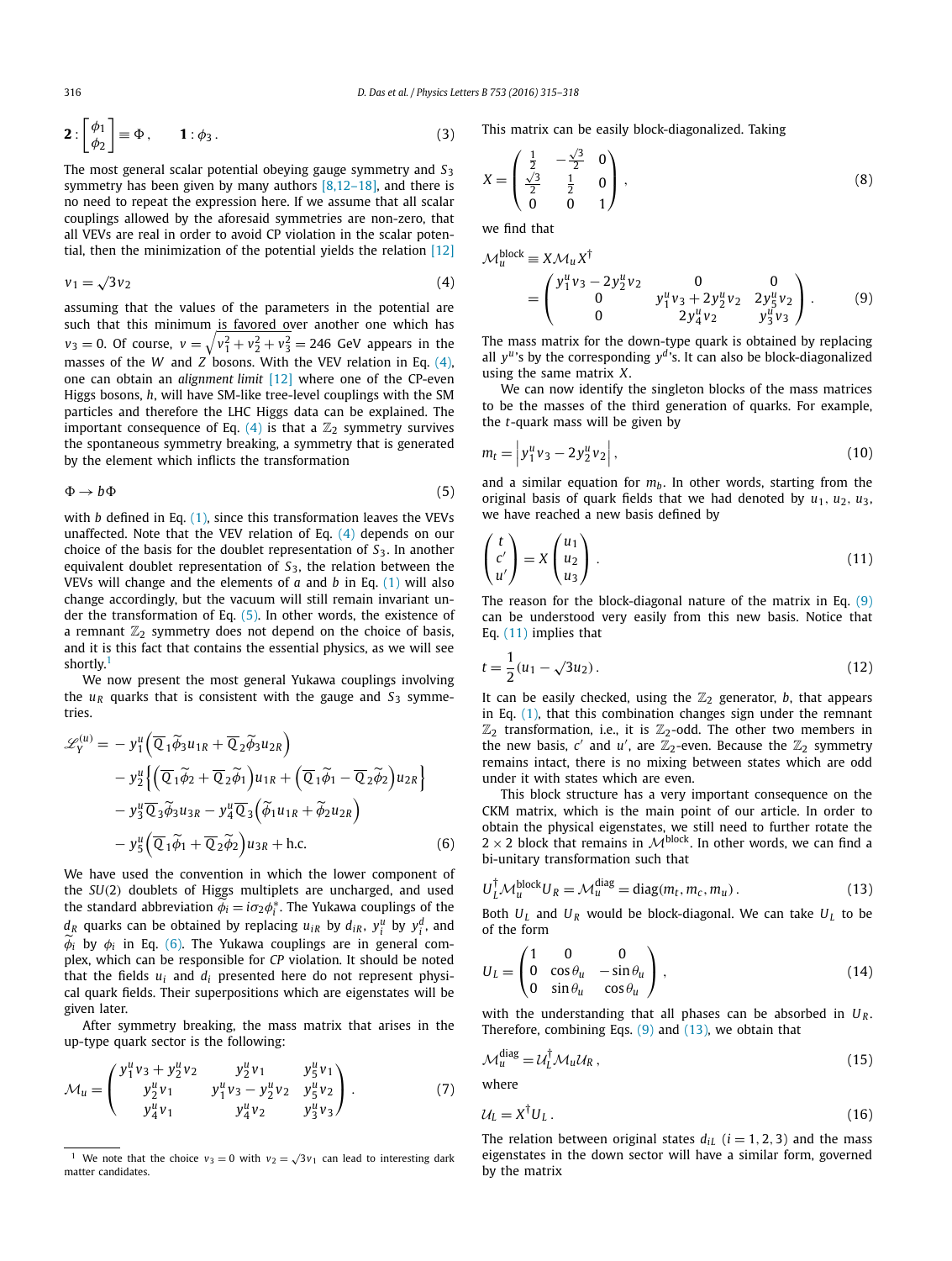$\mathcal{D}_I = X^\dagger D_I$ ,  $^{\dagger}D_L$ , (17)

where  $D_L$  is a matrix like  $U_L$ , except with a different angle  $\theta_d$ . The CKM matrix is then given by<sup>2</sup>

$$
\mathbf{b} \quad \mathbf{s} \quad \mathbf{d}
$$
  
\n
$$
V_{CKM} = U_L^{\dagger} D_L = \mathbf{c} \begin{pmatrix} 1 & 0 & 0 \\ 0 & \cos \theta_C & -\sin \theta_C \\ 0 & \sin \theta_C & \cos \theta_C \end{pmatrix},
$$
\n(18)

where  $\theta_C = \theta_d - \theta_u$ .

There are some interesting points to note here. First, the CKM matrix does not depend on the matrix *X* that was used only to define an intermediate basis to understand the effect of the remnant  $\mathbb{Z}_2$  symmetry. Second, with the  $\mathbb{Z}_2$  symmetry intact, the CKM matrix is block diagonal. This is expected, since the *W* -boson, being  $\mathbb{Z}_2$ -even [12], cannot couple a  $\mathbb{Z}_2$ -even quark to another which is  $\mathbb{Z}_2$ -odd. This conclusion, i.e., the zeros of the CKM matrix that appears in Eq. (18), will not be modified by loop corrections because of the unbroken  $\mathbb{Z}_2$  symmetry.

In order to obtain the realistic CKM matrix, one therefore has to break the *S*<sup>3</sup> symmetry in the Lagrangian itself. We assume that there are soft terms in the scalar potential which are not  $S_3$  symmetric. For example, we can consider

$$
V_{\text{soft}} = \mu_{13}^2 (\phi_1^\dagger \phi_3 + \phi_3^\dagger \phi_1), \tag{19}
$$

with  $\mu_{13}^2$  being much smaller than the other bilinear parameters. The presence of this term will slightly modify the VEV relation of Eq. (4). Let us denote the changed relation by

$$
v_1 = \sqrt{3}v_2 + \Delta \,,\tag{20}
$$

where  $\Delta \ll v_2$ . This deviation  $\Delta$  from Eq. (4) is what is important, and not the details of the soft-breaking terms, since the generic form of Eq. (20) is obtained even if we make some other choices in Eq. (19). The modified mass matrix in the up sector is therefore given by

$$
\widetilde{\mathcal{M}}_u = \mathcal{M}_u + \begin{pmatrix} 0 & y_2^u \Delta & y_5^u \Delta \\ y_2^u \Delta & 0 & 0 \\ y_4^u \Delta & 0 & 0 \end{pmatrix} . \tag{21}
$$

We now need to modify the diagonalizing matrices. Instead of the prescription of Eq.  $(15)$ , we will now need to use

$$
\mathcal{M}_u^{\text{diag}} = \mathscr{U}_L^{\dagger} \widetilde{\mathcal{M}}_u \mathscr{U}_R , \qquad (22)
$$

where we can define  $\mathcal{U}_L$  (similarly for  $\mathcal{U}_R$  also) in the form

$$
\mathscr{U}_L = \mathcal{U}_L \mathfrak{U}_L \,, \tag{23}
$$

where  $\mathfrak{U}_L$  is close to the unit matrix which takes into account the effect of very small  $\Delta$  in Eq. (20). The task now is to determine the form of this matrix.

For this, let us look back at Eq.  $(9)$ , in particular at the first two diagonal elements of the matrix. The top quark mass is given in Eq. (10), which has to be large. One can ask which of the two terms dominates in the expression. If any one term is considerably larger in absolute value than the other term, the 22-element of the matrix  $\mathcal{M}^{\text{block}}_{u}$  will roughly be equal to the 11-element. That would be a disaster, because the trace of the lower  $2 \times 2$  block, which should be of the order of charm quark mass, would be then close to *m<sup>t</sup>* in absolute value. The only way this problem can be avoided, i.e., the 22-element remains much smaller than the 11-element, is by having both terms almost equal in magnitude, so that their magnitudes add up in *m<sup>t</sup>* but largely cancel in the 22-element. This means that, with comparable VEVs, both  $y_1^u$  and  $y_2^u$  will have to be larger than the other Yukawa couplings by about an order of magnitude. Thus the 12 and 21 elements of the correction matrix of Eq. (21) are much larger than the 13 and 31 elements. So we anticipate a form for the correction matrix  $\mathfrak{U}_L$  where the 13 and 31 elements will be down by a power of some small (but not very small) parameter  $\lambda$ , which will be specified shortly.

There will be a similar correction matrix D*<sup>L</sup>* coming from the down sector. If, for the moment, we assume that  $\mathfrak{D}_L$  is equal to the unit matrix to the accuracy desired, we can write the corrected CKM matrix as

$$
V_{CKM} = \mathfrak{U}_L^{\dagger} \mathcal{U}_L^{\dagger} \mathcal{D}_L. \tag{24}
$$

We mentioned earlier that  $\mathfrak{U}_L$  involves some small parameter  $\lambda$ . Following Wolfenstein  $[3]$ , we can use the Cabibbo angle for this parameter. We define

$$
\lambda = \sin \theta \mathbf{C} \,, \tag{25}
$$

and, motivated by the form for the correction matrix in Eq. (21), write

$$
\mathfrak{U}_L = \begin{pmatrix} 1 & A\lambda^2 & C\lambda^3 \\ A'\lambda^2 & 1 & 0 \\ C'\lambda^3 & 0 & 1 \end{pmatrix} + \mathcal{O}(\lambda^4), \tag{26}
$$

which is consistent with our order of magnitude estimations in the previous paragraphs. $3$  We can choose the phases of the quark fields such that the co-efficient *A* is real in Eq. (26). The unitarity of this matrix is achieved, to the same accuracy in  $\lambda$ , by choosing

$$
A' = -A, \qquad C' = -C^*.
$$
\n<sup>(27)</sup>

In order to maintain consistency, we need to use the same accuracy of  $\lambda$  for the  $\mathbb{Z}_2$  invariant CKM matrix given in Eq. (18). Thus we obtain, correct up to terms of  $\mathcal{O}(\lambda^3)$ , the following form for the CKM matrix:

$$
V_{CKM} = \begin{pmatrix} 1 & -A\lambda^2 & -C\lambda^3 \\ A\lambda^2 & 1 & 0 \\ C^*\lambda^3 & 0 & 1 \end{pmatrix} \begin{pmatrix} 1 & 0 & 0 \\ 0 & 1 - \frac{\lambda^2}{2} & -\lambda \\ 0 & \lambda & 1 - \frac{\lambda^2}{2} \end{pmatrix} + \mathcal{O}(\lambda^4) \qquad (28)
$$
  
\n
$$
= \mathbf{c} \begin{pmatrix} 1 & -A\lambda^2 & A\lambda^3(1 - \rho - i\eta) \\ A\lambda^2 & 1 - \frac{\lambda^2}{2} & -\lambda \\ 0 & \lambda & 1 - \frac{\lambda^2}{2} \end{pmatrix} + \mathcal{O}(\lambda^4), \qquad (29)
$$

where in the last step, the CKM matrix in terms of the Wolfenstein parameters are obtained by choosing

$$
C = (\rho + i\eta)A. \tag{30}
$$

<sup>2</sup> The first column and the first row of the CKM matrix correspond to the *b* and the *t* quarks merely because we do not want to disturb the notation of Ref. [12]. We could have easily taken  $u_2$  and  $u_3$  as part of an  $S_3$  doublet in Eq (2), and then we could have put their  $\mathbb{Z}_2$ -odd combination in the third row.

<sup>&</sup>lt;sup>3</sup> Had we replaced  $v_2$  through Eq. (20) in the expression for  $\widetilde{\mathcal{M}}_u$ , the form for the correction matrix would have been different. That would have obscured much of the subsequent discussions, although the final result should have been the same because physics should be independent of the parametrization.